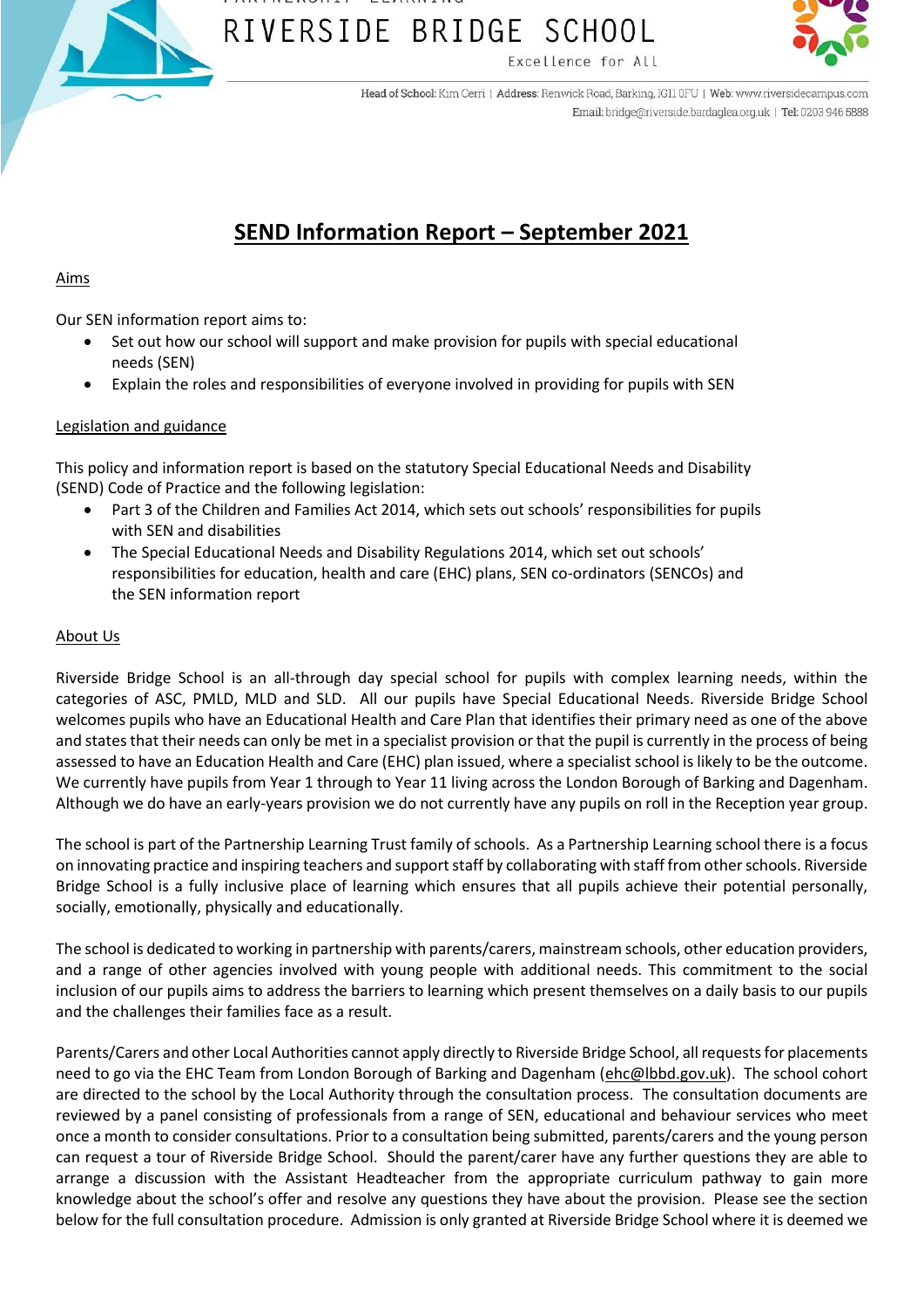



Head of School: Kim Cerri | Address: Renwick Road, Barking, IG11 0FU | Web: www.riversidecampus.com Email: bridge@riverside.bardaglea.org.uk | Tel: 0203 946 5888

are able to meet the child's social and emotional needs, educational needs and where there is a relevant space available to accommodate these needs.

Most pupils have underlying complex special needs including speech, language and communication difficulties which falls into line with the majority of pupils having a diagnosis of Autism Spectrum Condition.

The vision for the Trust is "Excellence for all", which reflects our desire to ensure all pupils are able to learn the academic skills they require for them to live as independent lives as they can in their future. We link with outside agencies to provide multi-agency responses to our children's needs in order to develop their learning in a way that suits their needs, abilities and overcomes their own personal barriers. Over the last two academic years Riverside Bridge School has had a total of 12 pupils move onto Barking and Dagenham College for their next step in education and one pupil has transferred to Trinity Further Education College.

Our pupils are given the openings to transfer the skills they learn within the classroom to the local community. We offer the pupils the opportunities to take part in weekly off-site visits where they can adapt the skills learnt in school into different environments. Parents/Carers are also encouraged, through our assessment programme, to record evidence of their child using their transferred skills to show generalised achievement of learning a skill.

### Consulting and Involving Parents and Pupils

- Where it is considered that Riverside Bridge School would be an appropriate setting, any application for consideration is required to be submitted in writing to the EHC team with an explanation of why the current setting is not appropriate and why Riverside Bridge School is appropriate to meet the child's needs.
- If this application is not successful, the EHC team will write to the applicant.
- If this application is successful, the EHC team will send a consultation to Riverside Bridge School. Riverside Bridge School has 15 working days to respond to the consultation. In this time the school will consider the following points:
	- o EHC plan the overview of the pupil, academic needs/ability, sensory needs, likes/dislikes, medical needs, behaviour, communication needs/ability, Physical needs/ability, Personal Hygiene needs/ability, ongoing areas of concern, parental and pupil views, achievements, aspirations and outcomes
	- o SALT report (where provided) communication needs/ability
	- o Educational Psychology Report (where provided) barriers to learning, strategies in place to support the child
	- o CAHMS report (where provided) mental health needs, social and emotional needs
	- $\circ$  Occupational Therapy Report (where provided) sensory needs, physical needs/ability
	- o Physiotherapy report (where provided)
	- o Medical Reports (where provided) medical needs
	- o Previous Annual Review Reports (where provided)
	- o Current working academic levels
- Riverside Bridge School will usually carry out a visit to observe the child in their current setting, or at home if the child is not attending a school. At this visit, we will be observing the child's classroom routines, academic ability, provision currently in place (what works, what does not work), levels of support in place, strategies in place to meet needs, communication needs/ability, levels of medical support required, levels of physical support required for mobility, personal hygiene, physiotherapy etc, behaviour in an educational setting.
- Riverside Bridge School will make a decision on the suitability of the school for the child. We are required to return our decision within 15 working days to the London Borough of Barking and Dagenham EHC Team. The decision does not get sent to the current attending school, requesting Local Authority or applicant where the application has been made direct from the parent/carer.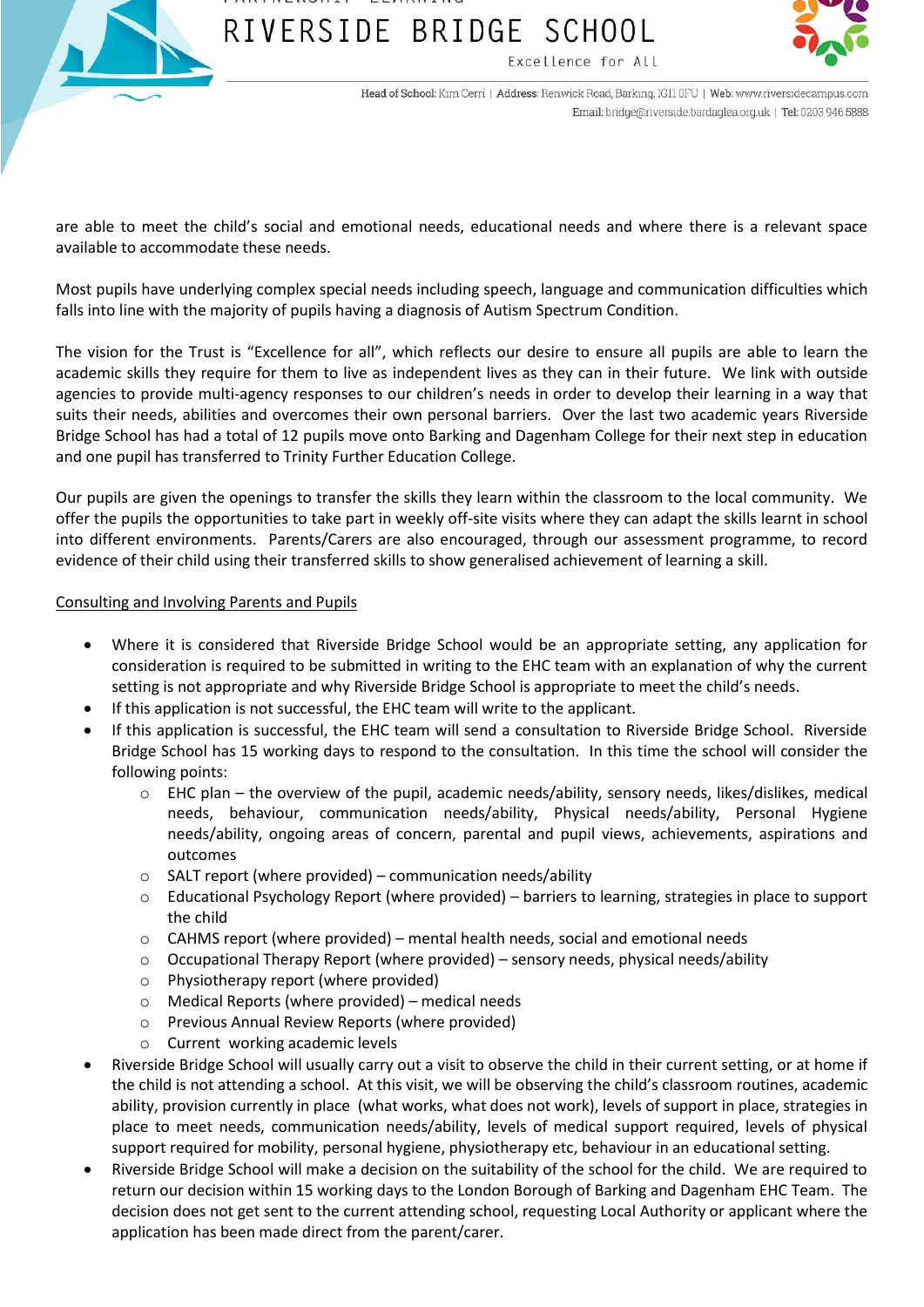



Head of School: Kim Cerri | Address: Renwick Road, Barking, IG11 0FU | Web: www.riversidecampus.com Email: bridge@riverside.bardaglea.org.uk | Tel: 0203 946 5888

- If the decision has been to not offer a placement, the EHC team will write to the applicant to explain why the application on this occasion has not been successful and advise on the appeal/tribunal process.
- If the decision has been to offer a placement, the EHC team will write to the applicant. The EHC team will amend the EHC plan to name Riverside Bridge School in section I of the child's EHC plan.
- Riverside Bridge School will arrange a home visit to meet with parents/carers and the pupil in their home setting to find out more details about the child and to hand over necessary paperwork for parents/carers to complete before the child is able to start school.
- Once all the forms have been completed and returned to school, Riverside Bridge School will notify the parents/carers of a start date for their child.

### Assessing and Reviewing Pupils' Progress towards outcomes

Riverside Bridge School follows the graduated approach and the four-part cycle of assess, plan, do, review. The class teacher carries out an ongoing analysis of the pupil's needs. This will draw on:

- The teacher's assessment and experience of the pupil, Assessment for Learning
- Their previous progress and attainment and behaviour
- Other teachers' and external professionals assessments, where relevant
- The individual's development in comparison to their peers and national data
- The views and experience of parents
- The pupil's own views The pupil levels area graded using four criteria, early demonstration of skills which are referred to as Emerging, more consistent demonstration of skills-Developing, demonstration of skills independently in a variety of environments within school -consolidating and the successful application of the skills learnt in school in e local community and the pupils home-generalising.

All teachers and support staff who work with the pupil will be made aware of their needs, the outcomes sought, the support provided, and any teaching strategies or approaches that are required. We will regularly review the effectiveness of the support and interventions and their impact on the pupil's progress. Pupil's progress at Riverside Bridge School is recorded with evidence through an online assessment platform, Earwig. Parents will have access to their pupil's progress records at all times and are also encouraged to upload their own evidence of their child's progress towards individualised targets. Pupil progress is discussed at parents' evenings and the EHCP annual review meeting.

Pupil's attainment is measured and progress discussed through data collection and outcomes of pupil learning within specific learning areas. Pupil's progress is monitored by the Assistant Headteacher for the curriculum pathway termly. We recognise that some pupils take a longer than others to move from one target to the next.

### Annual Review Process

Every year parents/carers and other professionals are invited to their child's EHCP Annual Review meeting, to discuss the pupil's progress and review the EHC plan. This invitation date and time will be sent out at the beginning of each academic year as well as a reminder letter closer to the date. We strongly recommend parents/carers to attend the annual review meeting to have their voice heard and the voice of their child. However, if parents/carers are unable to attend the meeting, generally the annual review process will still go ahead without the parent/carer's attendance. The meeting will only be rescheduled in exceptional circumstances. Where professionals are unable to attend, we request that they send a report to the school in time for the meeting. Riverside Bridge School have an obligation to ensure that all paperwork from the annual review meeting is submitted to the local authority EHC team of which the pupil resides within 10 days of the annual review meeting. EHCP outcomes and intervention targets will be reviewed on a termly basis and new targets are set where applicable. These are in addition to pupils' targets.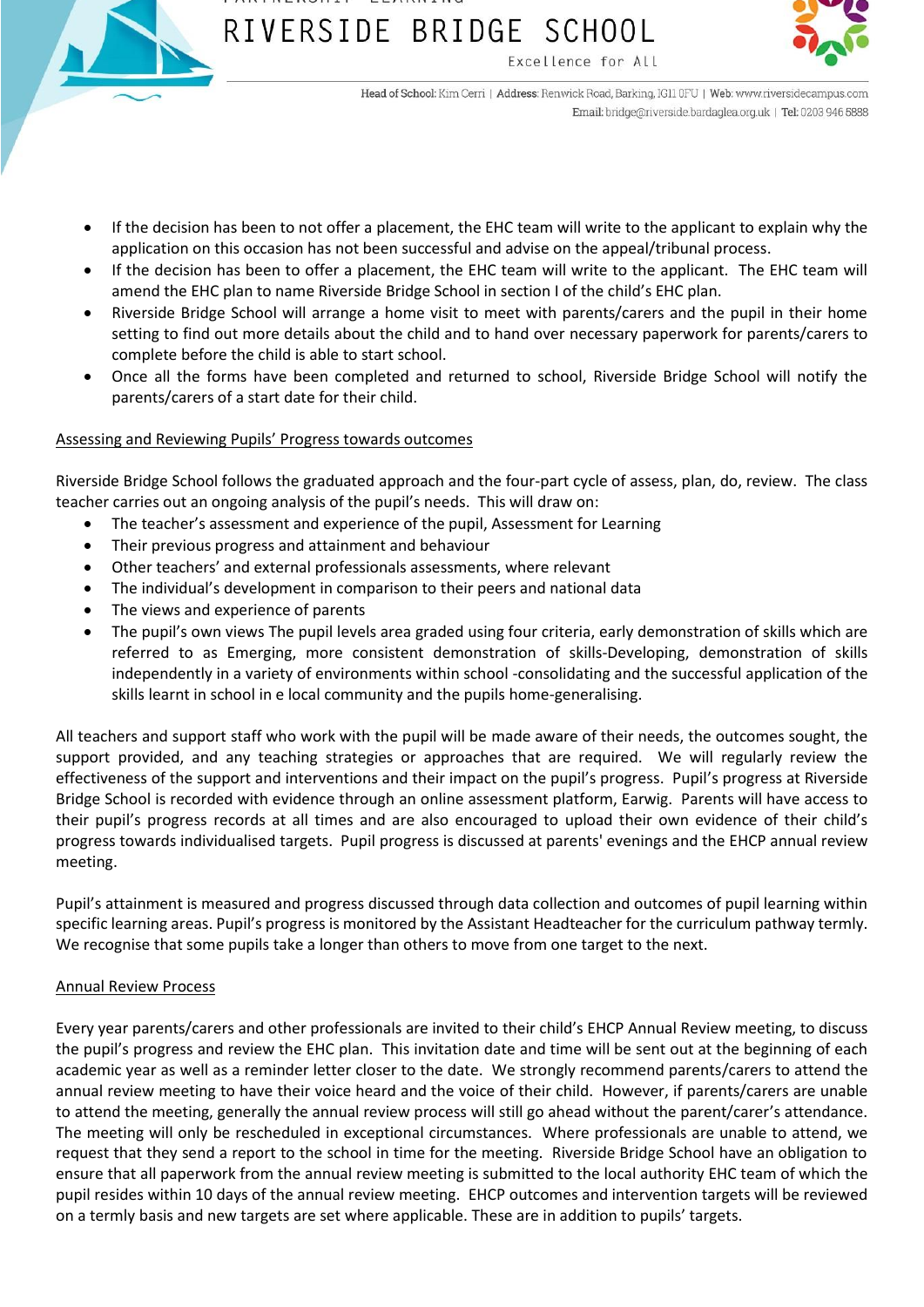

# RIVERSIDE BRIDGE SCHOOL



Head of School: Kim Cerri | Address: Renwick Road, Barking, IGII 0FU | Web: www.riversidecampus.com Email: bridge@riverside.bardaglea.org.uk | Tel: 0203 946 5888

Excellence for All



### Identifying Pupils with SEN and assessing their needs

All of our pupils have already been identified as having SEN. Other needs may be diagnosed whilst pupils are at Riverside Bridge School.

Our protocol for identifying SEN is that all pupils are formatively assessed by teachers and supporting staff as an ongoing process throughout the pupil time at Riverside Bridge School. Some pupils develop other difficulties as they go through the different stages of their lives. Riverside Bridge School are committed to identifying changes in needs as they develop. All staff are able to make referrals through our internal procedures to the relevant persons. Internal support referrals may cover access to the Behaviour team, Speech and Language Team (NHS and Blossom Tree), Special School Nurse Team (NHS) or the Assistant Headteacher of the relevant curriculum pathway. Initially the class teachers first contact would be with parents to see if they are witnessing similar behaviours/traits. Together home and school will work on a way to overcome the new barrier if this is appropriate. Where the need for external assessment and support is required, Riverside Bridge School will make the appropriate referrals.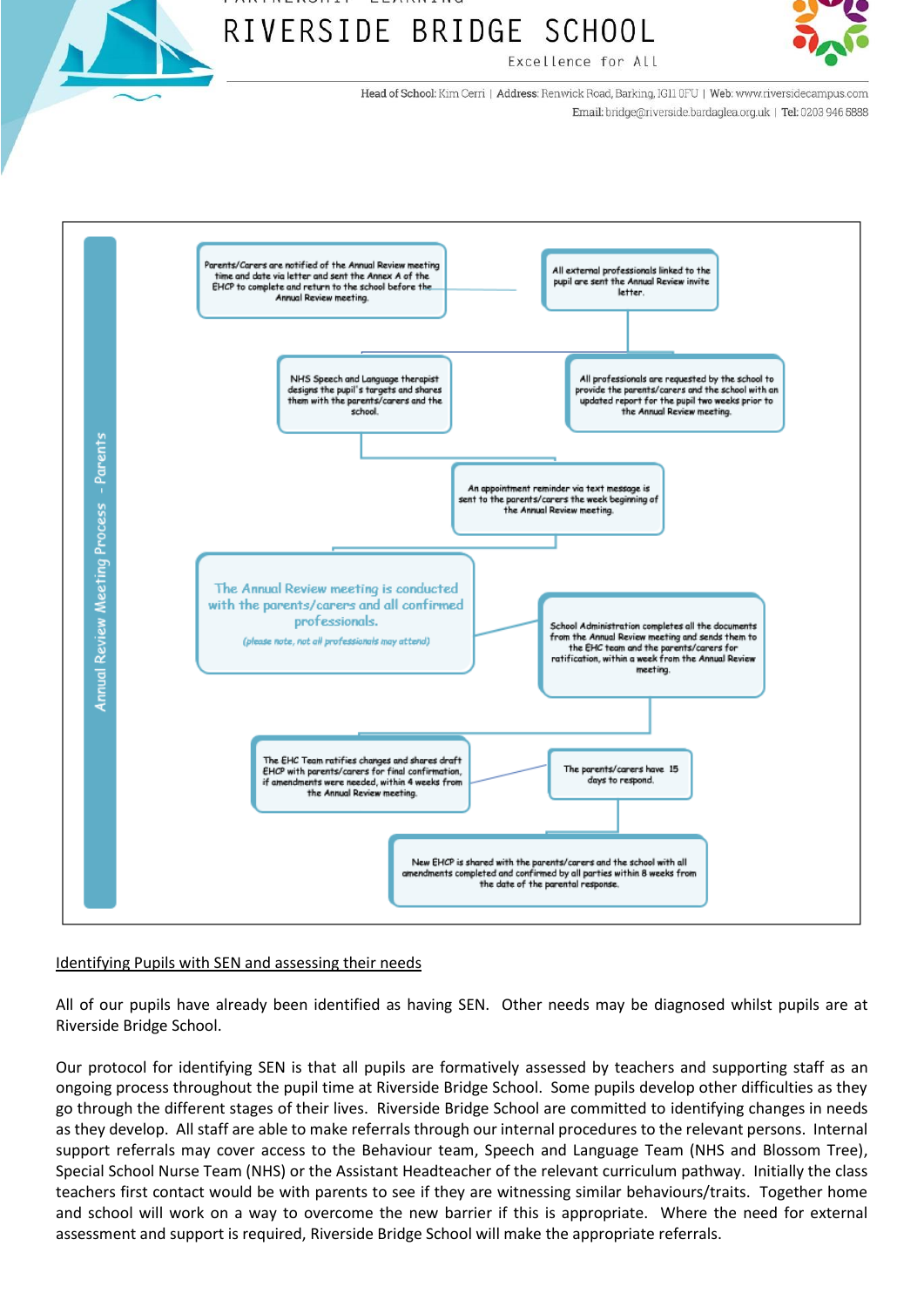



Head of School: Kim Cerri | Address: Renwick Road, Barking, IG11 0FU | Web: www.riversidecampus.com Email: bridge@riverside.bardaglea.org.uk | Tel: 0203 946 5888

#### Communication with Parents/Carers

At Riverside Bridge School we welcome and value contact with our parents/carers. As many of our pupils travel to school via borough transport, face to face contact is limited. However, we still put a strong emphasis on the importance of communication between school and home is vital to ensure there is consistency across both settings. Each child is given a home school communication diary at the beginning of the academic year, through which we encourage parents/carers to communicate any important information about their child's routines, health, so staff are always up-to-date with each child's needs. Staff will also report daily to parents/carers of how their child's day has gone on. Any queries, questions or concerns should initially be taken up with the class teacher. Should parents/carers wish to speak directly to their child's class teacher, a request in the diary will prompt a telephone call or a face-to-face meeting at an appropriate time. If the parent/carer wishes to escalate, they can request a discussion/meeting with the Assistant Head Teacher for their child's curriculum pathway. Parents/carers are also able to send messages through the text system or by email to [bridge@riverside.bardaglea.org.uk](mailto:bridge@riverside.bardaglea.org.uk) where the receptionist will pick up the message and direct it to the correct person. There are two parents evening sessions each year which gives parents and class teachers the opportunity to discuss each pupil's progress, next steps and any future personalised targets, thus putting the child at the centre of the discussion.

### Supporting Pupils with Special Educational Needs/Disabilities and their Families

Riverside Bridge School works in partnership with families to help them support their child's learning outside school. Families are also signposted to services/organisations through the Partnership Learning Trust and/or Barking and Dagenham Borough's Local Offer. Alongside the Senior Leadership Team, we have a dedicated Safeguarding and Welfare Officer who is able to remain in close contact with families to assist them in finding appropriate support. Our safeguarding team lead by the Designated Safeguarding Lead completes Early Help Assessments with families. We have an open approach and encourage Parent/Carer Meetings to increase pupils' participation and sense of belonging.

Pupils' needs, although predominantly learning needs, can also be affected by social, emotional and economic deprivation. Pupils are more at risk because of these vulnerabilities and a large number require additional interventions from a variety of agencies where home and school are unable to overcome the barriers these vulnerabilities may cause. Where concerns are identified, we will let families know about the concerns affecting the pupil's learning through phone calls/communication in the home school diary. Invitations to come into school to talk about concerns as they arise may be needed. Meetings are arranged promptly and a member of staff who knows about the child can be made available at notice to see parents/carers if they wish to come into Riverside Bridge School to discuss these concerns.

Riverside Bridge School has a parent forum, where parents/carers are encouraged to go through this route if they have any generic school questions. The parent representatives will direct any concerns or questions onto the school for addressing.

Our Safeguarding and Welfare Officer organises half termly coffee mornings as well as parent workshops where we invite in external providers to discuss the provision they can offer. These give parents/carers the opportunities to create their own support network of families that face similar obstacles in daily life to their own.

Our Literacy Lead offers a reading support scheme for parents/carers to attend, whereby parents/carers can see how we teach reading to their child. As an addition to this we have a library where parents/carers can borrow a book to share with their child.

### Supporting pupils in preparing for adulthood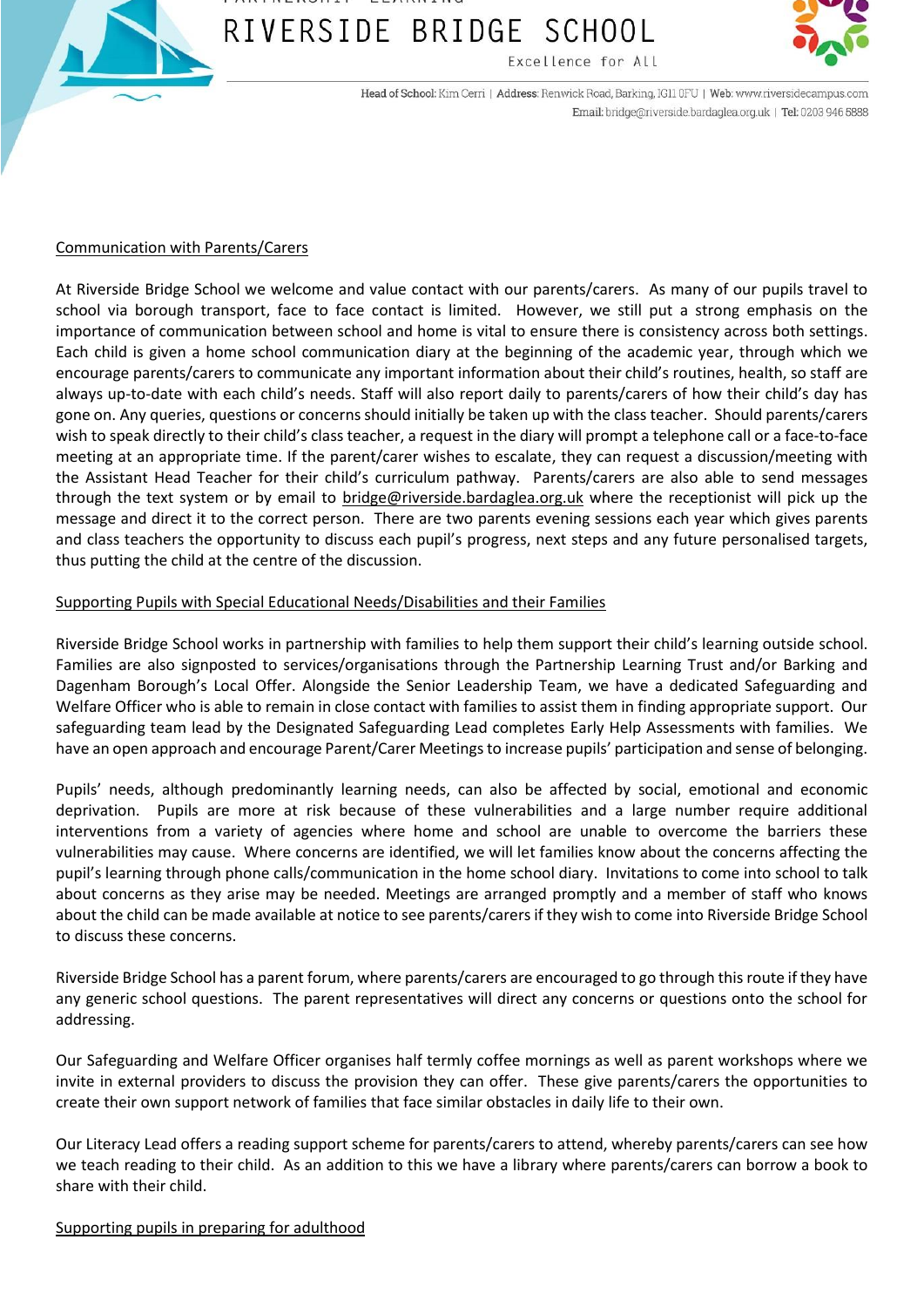



Head of School: Kim Cerri | Address: Renwick Road, Barking, IG11 0FU | Web: www.riversidecampus.com Email: bridge@riverside.bardaglea.org.uk | Tel: 0203 946 5888

All pupils at Riverside Bridge School access AQA award units to show the progress they make in relation to topic themed activities as well as personalised skills such as tying shoe laces, or preparing a snack independently. The Unit Awards allow all pupils to make progress in a variety of skills, over their time with us. Our aim is to at pupils are exposed to the skills needed in later life as well as allowing us to give some form of recognition from small steps to significant achievements. Certificates are recorded and awarded to pupils at the end of their time with us.

The Unit Award Scheme (UAS) is a unique recording of achievement scheme, rather than a qualification. It offers learners the opportunity to have their achievements formally recognised with a certificate each time a short unit of learning is successfully completed. There are no limits on: what can be accredited, as long as it is worthwhile and meaningful for the learner who can achieve, in terms of age or ability; how long it takes to achieve or when this takes place; how learning can be evidenced. Flexibility is key with UAS, and their motto is 'Achievement for All'. We encourage and support all our pupils to show what they can do, rather than what they can't do.

At Riverside Bridge School, in line with the Government's careers strategy, we aim to make sure that all pupils, from the age of 4 to 16 and whatever their needs are, access a bespoke education through our development of a Work-Related Learning Curriculum, which enables our pupils to develop career awareness and employability skills. We believe providing opportunities to learn by doing, which are relevant and inspirational for all our pupils is as essential as high-quality careers advice and practical support in terms of access if pupils are going to achieve their potential in their future life. We therefore strive to prepare our pupils for the next stage in life, whether that be the next part of their education or ultimately the work place.

We measure and assess the impact of our work-related learning programme through: the Gatsby Benchmarks which we use to measure the quality of our provision and to develop it further; our Year 11 Destination Figures. We ensure that we track our Year 11 school leavers each summer to confirm post-16 plans, and we aim to have as few 'NEET' (Not in Education, Employment or Training) destinations as possible. A strong investment in our work-related learning programme reflects our positive destination figures, with all our pupils getting into college in the last two years.

From year 9 onwards each pupil's annual review will include a transition discussion for post 16 planning.

During year 10 and year 11 pupils will all have the opportunity to attend work experience in a setting of their choice. Where required, they attend work place environments with support from a familiar adult. Where this may be more of a challenge for some of our pupils, we provide opportunities to complete work experience within the school building, such as shadowing the caretaker, supporting in a peer class or carrying out admin tasks around the building.

Pupils in Year 10 & 11 have the opportunity to engage in work experience. This opportunity to go and work in the wider community is invaluable and allows our pupils: to apply the transferable skills learned in the classroom in a reallife context; to further improve their skills by making learning more relevant and practical; to develop their personal and social skills; to develop an understanding of work and its related responsibilities; to broaden their awareness of the world of work; to be introduced the knowledge and skills of particular occupational area/s; and to begin to make the transition from school.

Year 10 sees the start of our Accreditation phase of education. At Riverside Bridge School we offer ASDAN, Personal Progress as an award. This Entry Level 1 qualification is a stepping stone onto further education in a post-16 setting. The course covers the following areas, Employment Skills, Independent Living, Good Health and Community Inclusion. Students will be assessed in a range of areas suited to their personal level of skill and exposed to a range of out of school learning opportunities.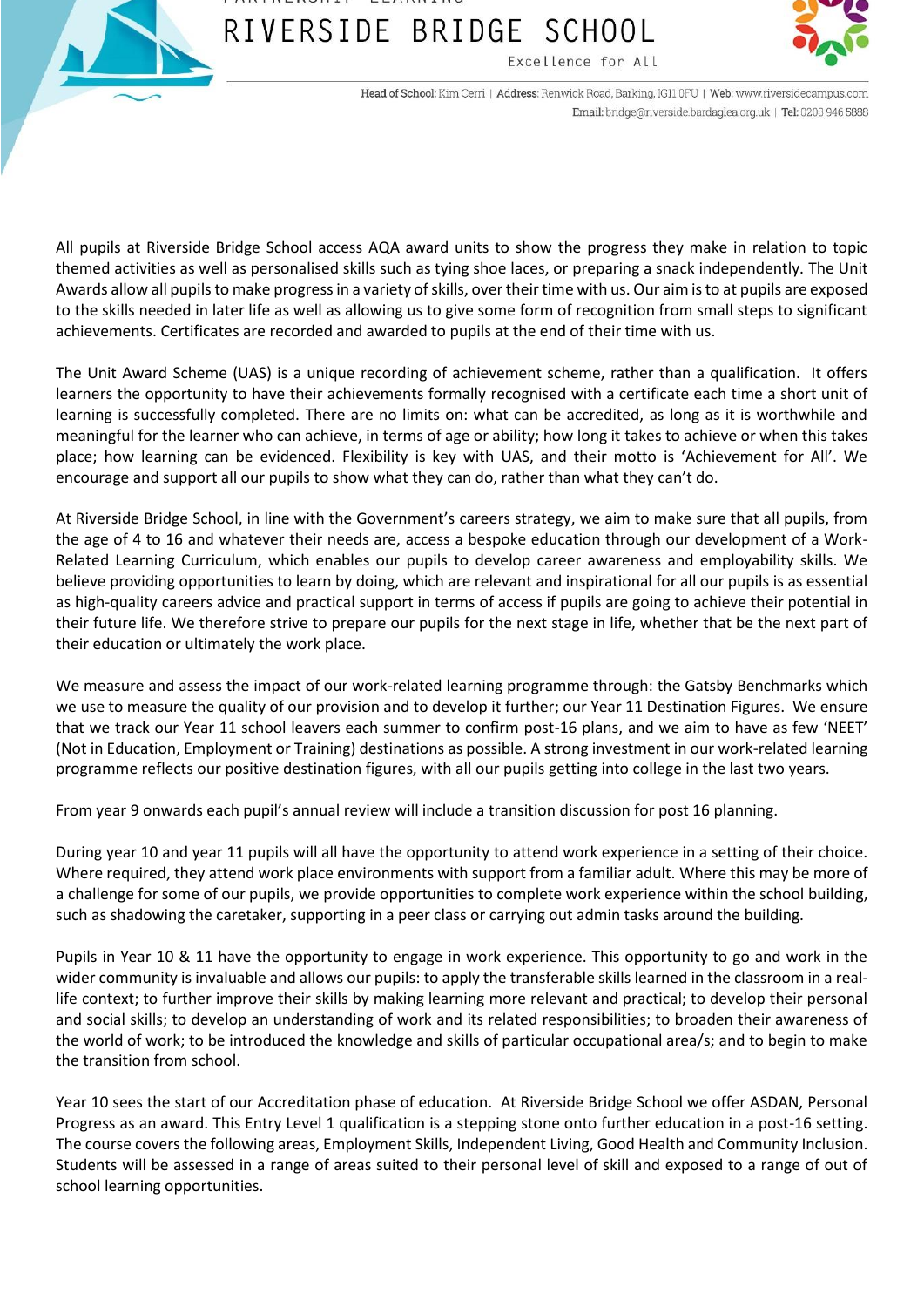



Head of School: Kim Cerri | Address: Renwick Road, Barking, IG11 0FU | Web: www.riversidecampus.com Email: bridge@riverside.bardaglea.org.uk | Tel: 0203 946 5888

This course is offered to our Key Stage 4 pupils. This course has been developed for learners with a wide range of learning needs and abilities and provide meaningful outcomes through a person-centred approach that prepares learners for adult life. The Entry 1 qualification in Personal Progress is approved by Ofqual qualifications and made up of units in the following areas: Literacy, Numeracy and ICT; Employment; Independent Living; Good Health, Community Inclusion.

Healthy Living and Fitness Award - Through this course, our pupils learn ways in which they can contribute to a healthy lifestyle and are encouraged to demonstrate activities which will improve their own lifestyle. They learn to become active contributors when working with others on group activities and to be able to review their own progress and skills development and how to identify and work towards goals appropriately. They are provided with the opportunities to develop decision-making skills which will enable them to make appropriate choices in their own lives and to develop an understanding of the link between food and health. They are also able to acquire a knowledge and understanding of safety and hygiene when preparing, cooking and serving food.

We work hard to ensure all pupils have a realistic and aspirational post-16 placement. We aim to ensure all pupils transfer successfully to an appropriate destination. SEN pupils will be offered additional transition visits to Further Education providers; accompanied by familiar staff and family members.

### SMSC:

At Riverside Bridge School, we recognise that the personal development of pupils spiritually, morally, socially and culturally, plays a significant part in their ability to learn and achieve. We therefore aim to provide an education that provides all our pupils with opportunities to explore different beliefs and experiences and develop their own values, spiritual awareness, high standards of personal behaviour, a positive, caring attitude towards others and an understanding of their social and cultural traditions and an appreciation of the cultural diversity and richness of their community.

### British Values

We promote 'British Values' through our spiritual, moral, social and cultural education which permeates through the school's curriculum and supports the development of the 'whole child'. We recognise that such development is most successful when those values and attitudes are promoted by all staff by providing a model of behaviour for our pupils.

### PSHE

PSHE supports children to be healthy, active and lead fulfilling lives. Children learn to respond positively to challenges, solve problems, handle risks and develop self-confidence. It lays the foundations for long term well-being and contributes to children's spiritual, moral, social and cultural development (SMSC). Pupils develop an awareness of what is acceptable and unacceptable behaviours towards their peers within social situations and how to manage their relationships they form with others; they learn about their place in society and their responsibilities both as individuals and as members of their communities. Pupils also learn about their changing bodies, caring for and looking after their bodies; and as they become more confident children and develop a growing self-awareness, they learn to make informed decisions that will enable them to lead happy and healthy lives and they use their pupil voice to influence decisions - thus experiencing aspects of British values.

### Our approach to teaching pupils with SEN

In Riverside Bridge School, our provision starts with the philosophy that, regardless of ability, all pupils deserve access to a broad and balanced curriculum which is differentiated to their own needs. We realise that all children learn in different ways therefore teachers try to incorporate different learning styles into their lessons. Many of our children are kinaesthetic learners (pupils who prefer to learn whilst moving about) and enjoy hands-on learning with regular movement breaks.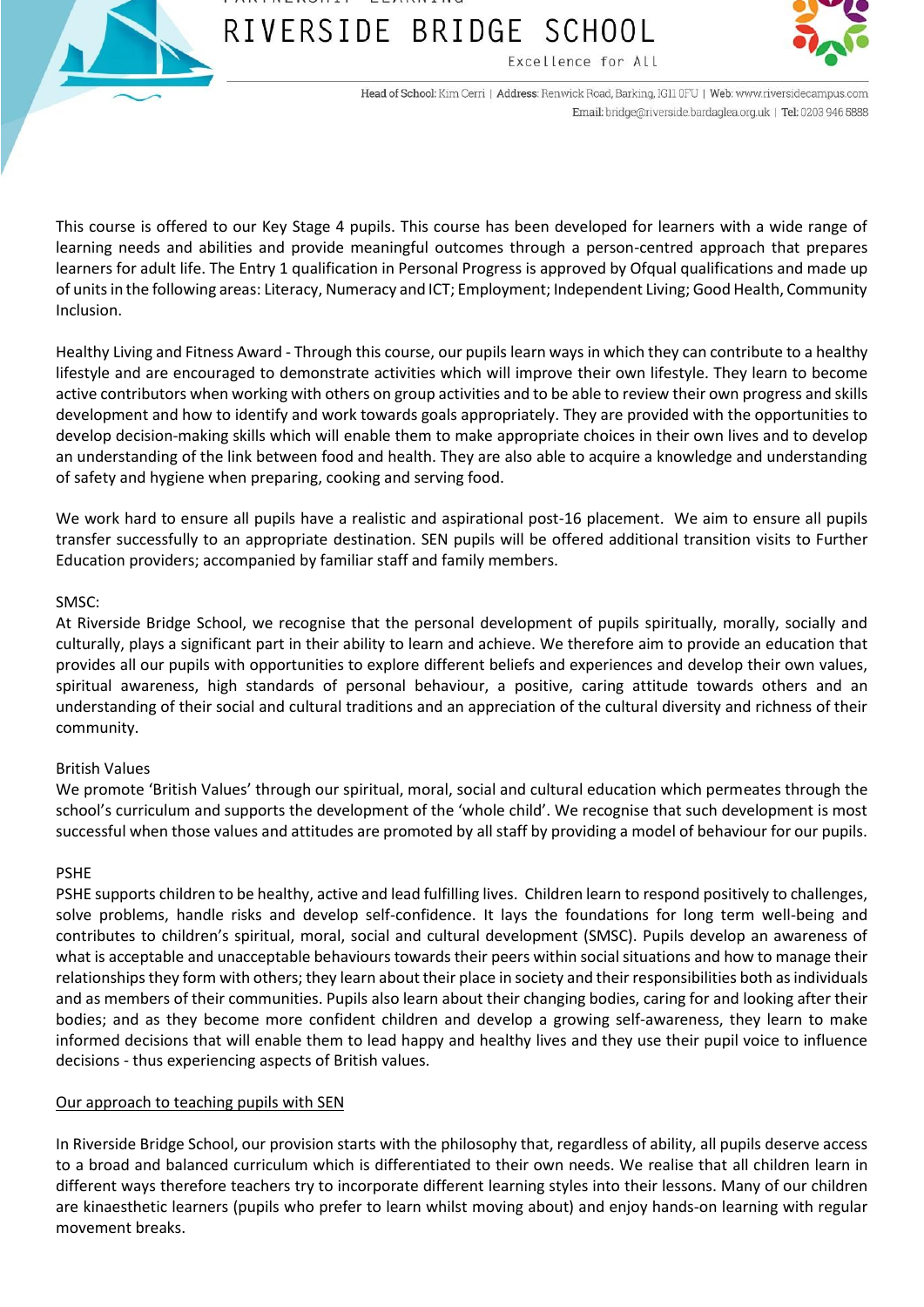



Head of School: Kim Cerri | Address: Renwick Road, Barking, IG11 0FU | Web: www.riversidecampus.com Email: bridge@riverside.bardaglea.org.uk | Tel: 0203 946 5888

Teachers are responsible and accountable for the progress and development of all the pupils in their class. High quality teaching is our first step in responding to pupils who have SEN. This will be differentiated for individual pupils.

We will also provide the following interventions:

- Learning Support Workers in class, known at Riverside Bridge as Co-Educators
- Educational Psychologist Support, where required
- Speech and Language Assessments annually, this provision is provided by NHS
- Zones of regulation
- Life skills curriculum

All pupils at Riverside Bridge School are taught in mixed ability groups year groups. Reasonable adjustments are made to curricular activities to allow all pupils with SEN to play a full part in all aspects of school life. We are extremely committed to equality of all kinds, therefore all school trips/ activities and extra-curricular activities are open to all eligible pupils unless a risk assessment has identified that a child's participation would cause a Health and Safety risk to themselves, other pupils or staff. In most classes there are three members of staff (one teacher and two coeducators) in each classroom and because the majority of our pupils have behaviour difficulties, all pupils are supervised by adults throughout the day both in the building and out on the playground in order to keep everyone safe.

There are a number of external professionals who come to Riverside Bridge School to work with/assess pupils. They include:

- Educational Psychologists
- Speech and Language Team (NHS)
- Speech and Language Team (Blossom Tree)
- Child and Family Mental Health Services (CAMHS)
- Health Services
- Barking and Dagenham CIAG Post 16 team (Support with Training and careers)
- Early Help team
- Children's Social Care
- Occupational Therapist
- Physiotherapists
- Hearing Impairment Team
- Visual Impairment Team
- Police
- Children's Services & Family Partners, including NSPCC and Tiger Tiger.
- A number of pupils and their families need support from professional social workers or family partners. These people visit Pathways to meet with the pupils they are involved with.

Referrals are made, where appropriate, by staff for specialist SEN support services.

### Expertise and Training of Staff

All staff have completed and continue to receive ongoing training in special needs and disabilities. We provide training four days a week between the hours of 8:30am and 9:10am, these sessions cover a regular pattern of Behaviour and Safeguarding, Makaton, Teaching and Learning and Speech and Language. In addition to this we actively encourage our staff to identify their own CPD needs and access external courses. The majority of our staff are Team Teach Trained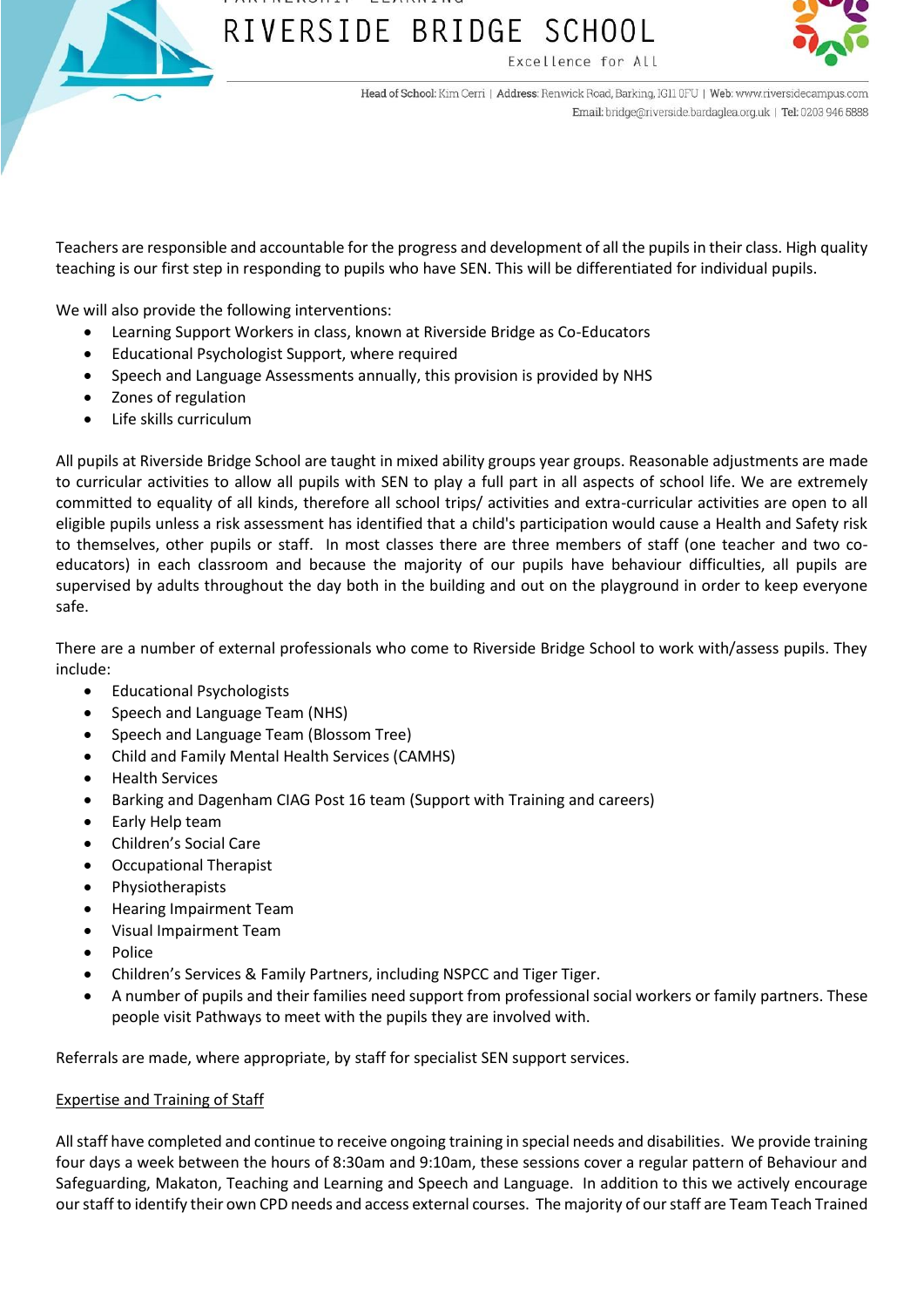



Head of School: Kim Cerri | Address: Renwick Road, Barking, IG11 0FU | Web: www.riversidecampus.com Email: bridge@riverside.bardaglea.org.uk | Tel: 0203 946 5888

and new staff undergo this training within 3 months of joining our staff. Staff also attend half termly twilight sessions which enable greater depth to training.

### Support for improving Behaviour and Social Development

At Riverside Bridge School, some of our pupils may demonstrate challenging behaviours, and all staff are well trained to manage these occasions, with safety for all at the centre of our practice. Riverside Bridge School is a calm and purposeful environment in which to work. As a school, we recognise that all behaviour is a means of communication, which is why class teams create individual Zones of Regulation Plans for all pupils. We understand the importance of helping the pupils understand their own behaviours and working with them to create strategies. After a "crisis" level of behaviour, pupils are giving sufficient time to regulate, calm and reflect. In addition to Zones of Regulation Plans, some pupils may have individual risk assessments, where pupils who display high levels of behaviours (such as high levels of damage to property/building, self-harm, inappropriate touching and physical assaults) will have an emergency plan in place which may result in collection by parent/carer to ensure that the pupil's emotional well-being and safety is protected.

Behaviour and anti-bullying policies are in place and regularly reviewed by the Behaviour Lead and the Senior Leadership Team. All behaviours that are logged (level 2, 3 and 4 behaviours), are recorded on our online system Sleuth. The Behaviour Lead reads all logs that are entered and assigns a level to the behaviour. This enables all staff to monitor and track patterns in behaviour and implement strategies, or triggers further input from professionals.

All pupils at Riverside Bridge School have a regulation plan in line with the zones of regulations. However, a number of pupils at Riverside Bridge School have individual risk assessments in place to help staff and pupils respond appropriately to specific behaviours which may be exhibited. This is significant to self-harm, damage to property, inappropriate touching and physical assaults.

### **Complaints**

Any parent (or in the case of Looked After Children - designated carer) who wishes to make a complaint about the provision at Riverside Bridge School should, in the first instance, make an appointment to meet with the Assistant Headteacher. We will make every effort to resolve issues informally and accommodate parental wishes. If a parent feels that the issue has not been resolved to their satisfaction they should contact the Deputy Headteacher and if still not resolved the Headteacher and/ or the Chair of Governors. We have a Complaints Policy on our website. Representatives of 'Looked after Children' can also approach the Head of the Virtual School (Janet Cassford) for Looked after Children. We are happy to provide copies of the school's SEN policy on request.

School entitlement to pupils with Special Educational Needs or Disabilities

Our practice is guided by the 2015 Code of Practice for SEND -

[https://assets.publishing.service.gov.uk/government/uploads/system/uploads/attachment\\_data/file/398815/SEND\\_](https://assets.publishing.service.gov.uk/government/uploads/system/uploads/attachment_data/file/398815/SEND_Code_of_Practice_January_2015.pdf) [Code\\_of\\_Practice\\_January\\_2015.pdf](https://assets.publishing.service.gov.uk/government/uploads/system/uploads/attachment_data/file/398815/SEND_Code_of_Practice_January_2015.pdf)

The SEND Code of Practice 2015 (COP) provides statutory guidance on duties, policies and procedures relating to Part 3 of the Children and Families Act 2014 (the Act) and associated regulations, and applies to England. It came into force in September 2014 and was last revised in January 2015.

| Needs or Disability | Support available within the school                                           |  |
|---------------------|-------------------------------------------------------------------------------|--|
| Communication and   | Visual Timetables including use of whole day timetables, part day timetables, |  |
| Interaction Needs   | now and next, objects of references, symbols and pictorial schedules          |  |
|                     | Areas of low distraction/ calming areas                                       |  |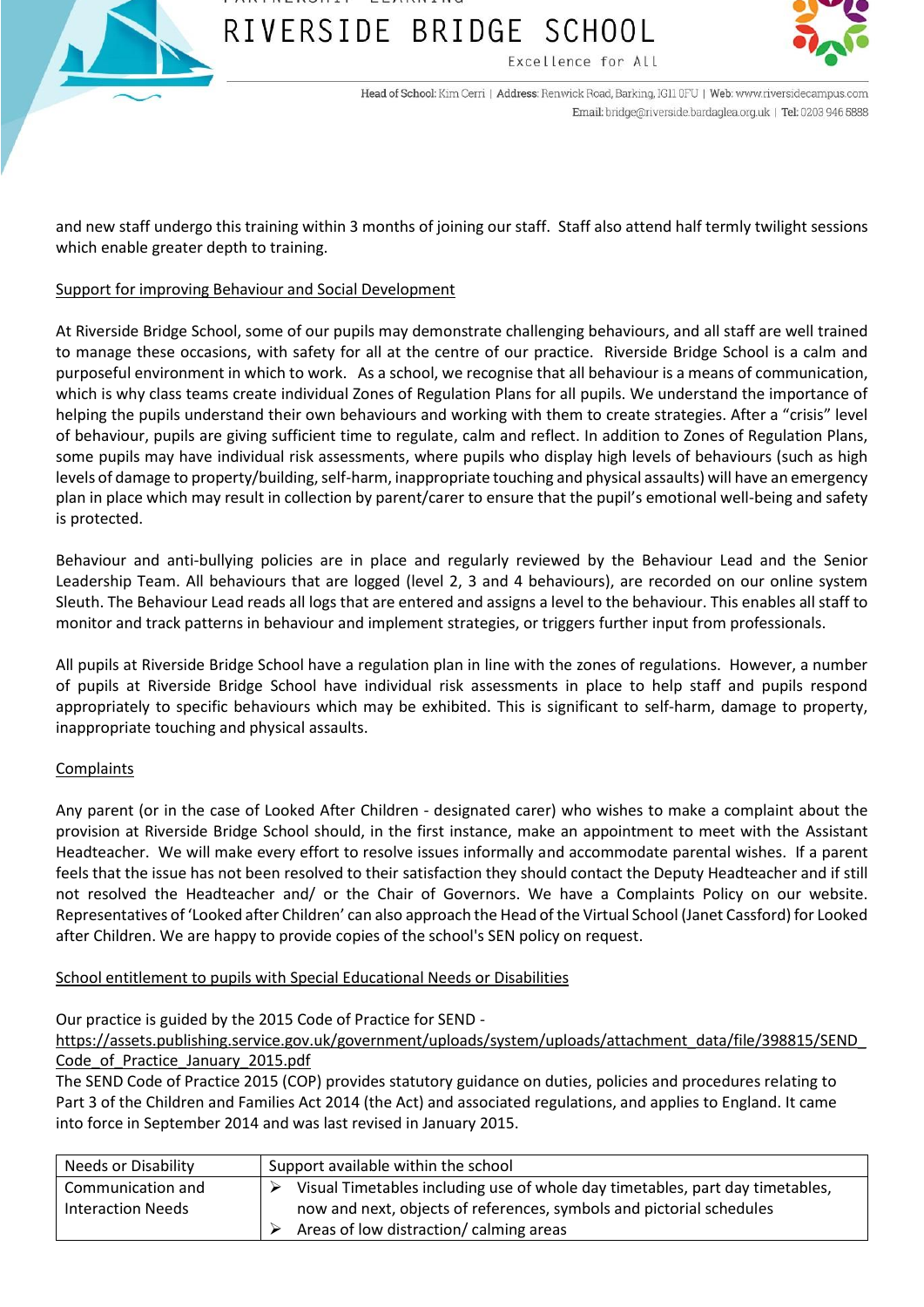

#### $1.11111111111011211$  $-$ RIVERSIDE BRIDGE SCHOOL Excellence for All



Head of School: Kim Cerri | Address: Renwick Road, Barking, IG11 0FU | Web: www.riversidecampus.com Email: bridge@riverside.bardaglea.org.uk | Tel: 0203 946 5888

| $\blacktriangleright$<br>Speech, Language and | Constant support/supervision (one teacher and one co-educator or one teacher<br>➤                                 |
|-----------------------------------------------|-------------------------------------------------------------------------------------------------------------------|
| <b>Communication Needs</b>                    | and two co-educators dependent on needs within the classroom, middays                                             |
| <b>Social Communication</b><br>➤              | supervisors)                                                                                                      |
| difficulties                                  | Recognition that challenging behaviour is a form of communicating that<br>➤                                       |
|                                               | something is not right                                                                                            |
|                                               | Social skills programme<br>➤                                                                                      |
|                                               | Specialist support such as speech and language programmes<br>➤                                                    |
|                                               | Small group classes to improve skills<br>➤                                                                        |
|                                               | Strategies/programmes to support speech and language development (as<br>➤                                         |
|                                               | directed by the Speech and Language Team                                                                          |
|                                               | Strategies to reduce anxiety and promote emotional well-being<br>$\blacktriangleright$                            |
|                                               | Planning, assessment and review<br>➤                                                                              |
|                                               | Work with pupils, parents, carers and staff to develop and review plans based on<br>➤<br>the need(s) of the pupil |
|                                               | Teaching resources are routinely evaluated to ensure they are accessible to all<br>➤                              |
|                                               | pupils                                                                                                            |
|                                               | Differentiated curriculum and resources<br>$\blacktriangleright$                                                  |
|                                               | Use of social stories/ narratives<br>➤                                                                            |
|                                               | Very clear expectations and boundaries/ preparation for change<br>➤                                               |
|                                               | Access to communication aids such as communication boards, CIP boards<br>➤                                        |
| <b>Cognition and Learning</b>                 | $\blacktriangleright$<br>Visual Timetables including use of whole day timetables, part day timetables,            |
| <b>Needs</b>                                  | now and next, objects of references, symbols and pictorial schedules                                              |
| <b>Moderate Learning</b><br>➤                 | Constant support/supervision (one teacher and one co-educator or one teacher<br>➤                                 |
| <b>Difficulties</b>                           | and two co-educators dependent on needs within the classroom, middays                                             |
| $\triangleright$ Severe Learning              | supervisors)                                                                                                      |
| <b>Difficulties</b>                           | Social skills programme<br>➤                                                                                      |
| <b>Specific Learning</b><br>➤                 | Support and advice is sought from outside agencies to ensure any barriers to<br>➤                                 |
| <b>Difficulties</b>                           | success are fully identified and responded to                                                                     |
| $\triangleright$ Profound and Multiple        | Planning, assessment and review<br>➤                                                                              |
| Learning Difficulties                         | Access to teaching and learning for pupils with special educational needs is<br>➤                                 |
|                                               | monitored through the school's self-evaluation process                                                            |
|                                               | Data is rigorously analysed to identify pupils who are not making expected<br>➤<br>progress                       |
|                                               | $\triangleright$ Teaching resources are routinely evaluated to ensure they are accessible to all                  |
|                                               | pupils                                                                                                            |
|                                               | Work with pupils, parents and carers and staff to develop and review plans<br>➤                                   |
|                                               | based on the need of the pupil                                                                                    |
|                                               | $\blacktriangleright$<br>Differentiated curriculum and resources available via curriculum pathways                |
| Social, Emotional and                         | The school ethos values all pupils<br>$\blacktriangleright$                                                       |
| <b>Mental Health</b>                          | All pupils have a regulation plan<br>➤                                                                            |
| <b>Behavioural issues</b><br>$\bullet$        | Recognition that challenging behaviour is a means of communicating that<br>➤                                      |
| Social needs<br>٠                             | something is not right                                                                                            |
| Mental health needs<br>٠                      | Behaviour management systems encourage pupils to make positive decisions<br>➤                                     |
| <b>Emotional Health and</b><br>$\bullet$      | about behavioural choices. This is adapted to meet the needs of individuals so all                                |
| Wellbeing                                     | children can succeed                                                                                              |
|                                               | ➤<br>Strategies are put in place to ensure anxiety and distress is reduced                                        |
|                                               | The school's behaviour policy identifies where reasonable adjustments can be<br>➤                                 |
|                                               | made to minimise the need for exclusions                                                                          |
|                                               |                                                                                                                   |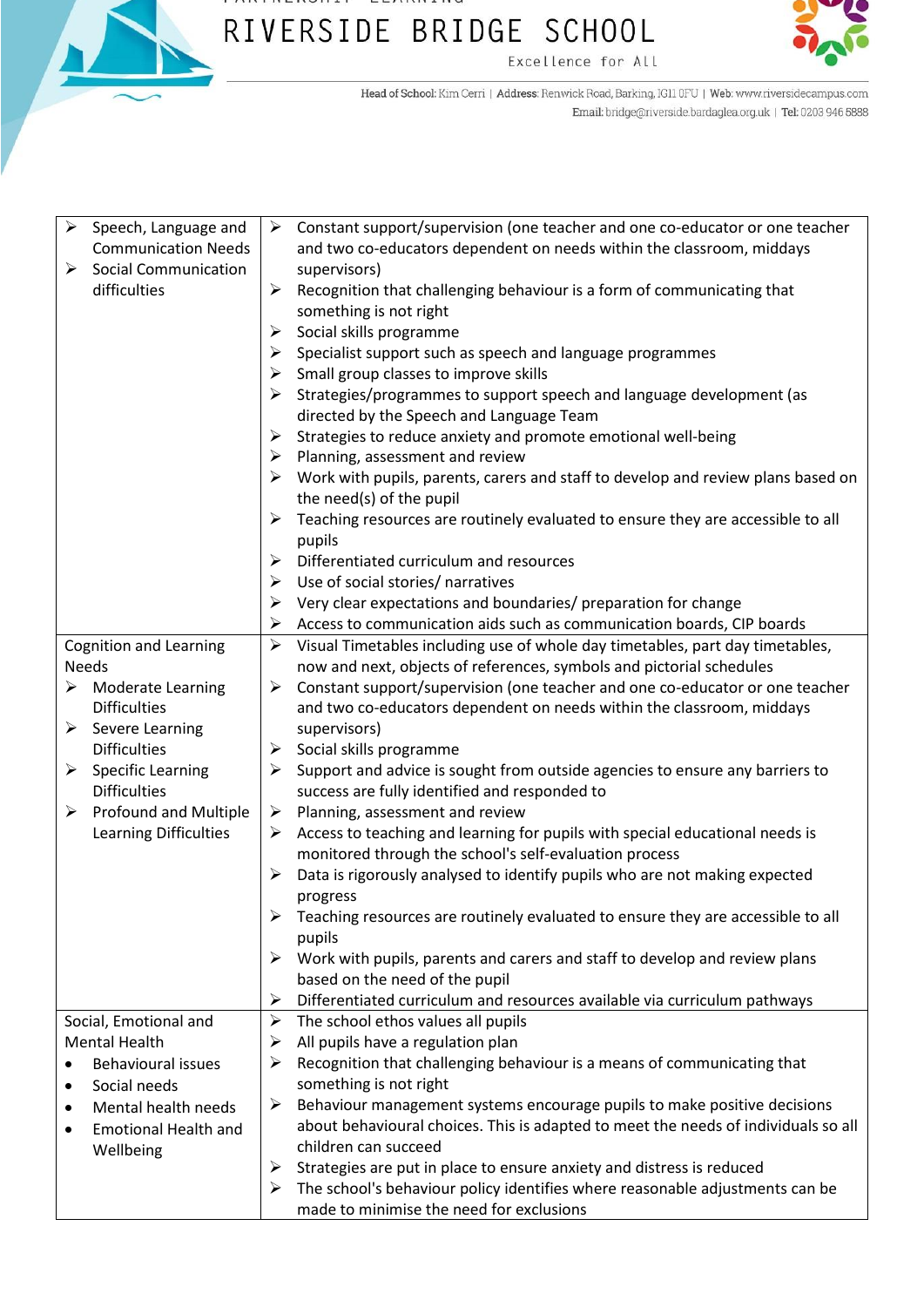

#### $1.111111111110111111$  $-$ RIVERSIDE BRIDGE SCHOOL Excellence for All



Head of School: Kim Cerri | Address: Renwick Road, Barking, IG11 0FU | Web: www.riversidecampus.com Email: bridge@riverside.bardaglea.org.uk | Tel: 0203 946 5888

|           |                             | $\blacktriangleright$ | Individual risk assessments are used and action is taken to increase the safety                                              |
|-----------|-----------------------------|-----------------------|------------------------------------------------------------------------------------------------------------------------------|
|           |                             |                       | and inclusion of all pupils                                                                                                  |
|           |                             | ➤                     | The school provides effective pastoral care for all pupils                                                                   |
|           |                             | ➤                     | Support and advice is sought from outside agencies to support pupils where<br>appropriate                                    |
|           |                             | ➤                     | Small group class groups to improve social skills and help pupils deal more                                                  |
|           |                             |                       | effectively with stressful situations                                                                                        |
|           |                             | ➤                     | Outdoor learning is used to offer different approaches to the curriculum.                                                    |
|           |                             |                       | $\triangleright$ A robust reward system is in place with rewards for those who have earned<br>them                           |
|           |                             | ➤                     | We have a dedicated behavioural lead to assist all pupils                                                                    |
|           |                             | ➤                     | Information and support is available within school for behavioural, emotional                                                |
|           |                             |                       | and social needs                                                                                                             |
|           |                             | ➤                     | Referrals are made to CAMHS where appropriate                                                                                |
|           |                             | ➤                     | Bridge Buddies is a dedicated support group available to pupils. This group is<br>made up of pupil buddies and staff buddies |
|           |                             | ➤                     | Two staff members trained in mental health first aid for pupils                                                              |
|           |                             | ➤                     | One staff member trained in adult mental health first aid                                                                    |
|           |                             | ➤                     | Staff undertake weekly behaviour training                                                                                    |
|           |                             | ➤                     | Most staff are Team Teach trained                                                                                            |
|           | Sensory and Physical        |                       | $\triangleright$ Support and advice is sought from outside agencies to support pupils where                                  |
|           | <b>Needs</b>                |                       | appropriate                                                                                                                  |
| ٠         | Multi-sensory               | ➤                     | Advice and guidance is sought and acted upon to meet the needs of pupils who                                                 |
|           | impairment                  |                       | have significant medical needs                                                                                               |
| $\bullet$ | <b>Physical and Medical</b> | ➤                     | <b>Access to Medical interventions</b>                                                                                       |
|           | <b>Needs</b>                | ➤                     | Referral to Occupational Therapy, Physiotherapy or other external support                                                    |
|           |                             |                       | groups as needed                                                                                                             |
|           |                             | ➤                     | Access to programmes to support Occupational Therapy/Physiotherapy                                                           |
|           |                             | ➤                     | Support with personal care if and when needed                                                                                |
|           |                             |                       | $\triangleright$ Staff receive training to ensure they understand the impact of sensory need<br>upon teaching and learning   |
|           |                             | ➤                     | Trained staff administer medicines in school for regular medication or                                                       |
|           |                             |                       | emergency medication                                                                                                         |
|           |                             |                       | Specific trained staff to manage medical conditions such as diabetes                                                         |
|           |                             | ➤                     | All staff understand the medicine administration policy                                                                      |
|           |                             | ≻                     | Entrances to school allow wheelchair access                                                                                  |
|           |                             | ➤                     | Wheelchair access is available to all floors via the lift                                                                    |
|           |                             |                       | $\triangleright$ Evac chairs available for emergency evacuations for pupils with mobility<br>difficulties                    |
|           |                             | ➤                     | Each floor has a hygiene rooms with disabled toilet supports which are also                                                  |
|           |                             |                       | gender neutral                                                                                                               |
|           |                             |                       | $\triangleright$ Each floor has a hygiene room with shower facilities                                                        |
|           |                             |                       | $\triangleright$ Access to external professionals such as hearing impairment team or visual                                  |
|           |                             |                       | impairment team                                                                                                              |
|           |                             | ➤                     | Access to specifically adapted resources such as writing slopes etc                                                          |
|           |                             |                       | $\triangleright$ Access to equipment such as adapted bikes                                                                   |
|           |                             | ➤                     | Access to specialised equipment such as adapted chairs/standing frames                                                       |
|           |                             | ➤                     | Dedicated medical room with suitable storage of medication                                                                   |
|           |                             | ➤                     | Chewies are sanitised daily                                                                                                  |